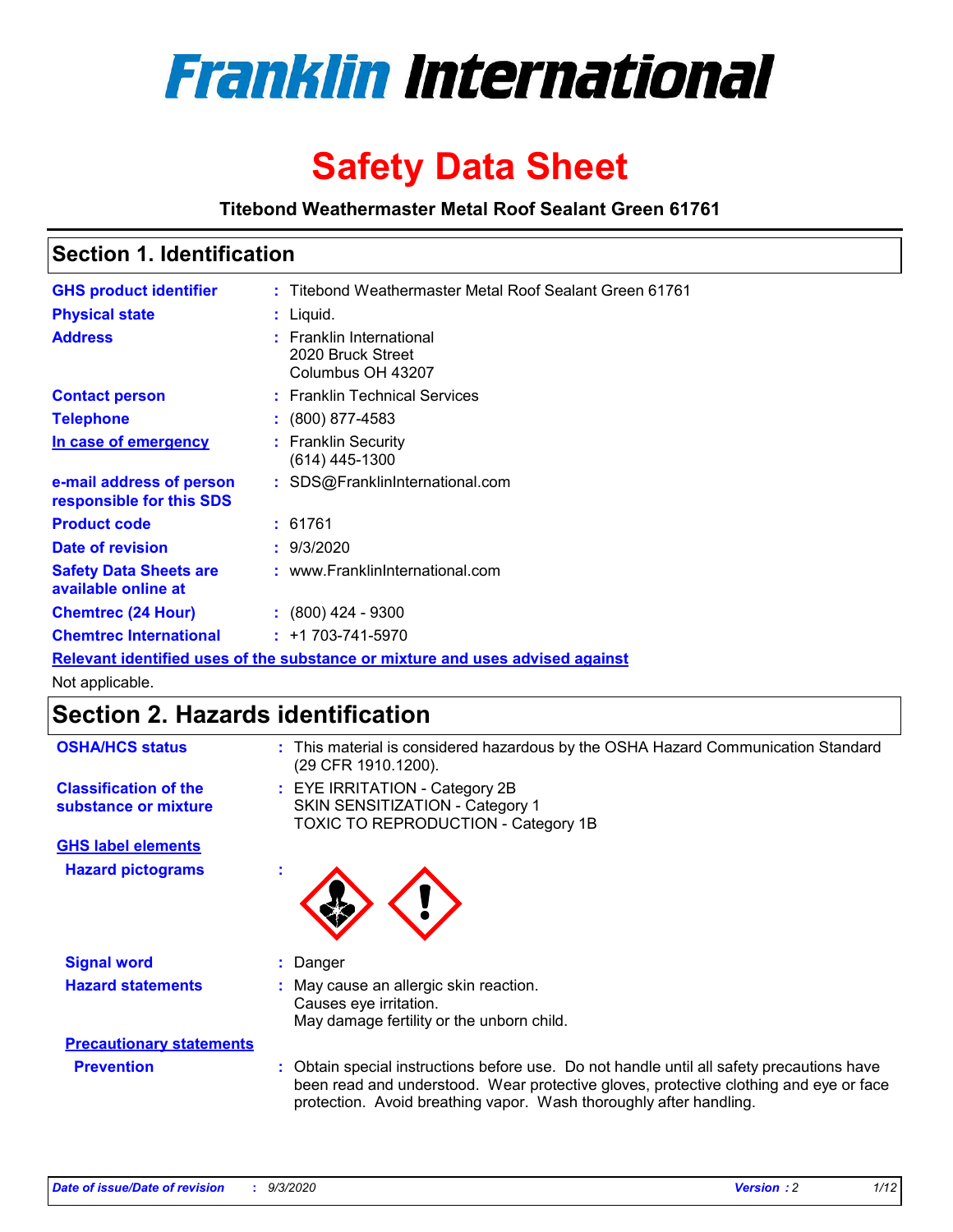### **Section 2. Hazards identification**

| <b>Response</b>                            | : IF exposed or concerned: Get medical advice or attention. Wash contaminated clothing<br>before reuse. IF ON SKIN: Wash with plenty of water. IF IN EYES: Rinse cautiously<br>with water for several minutes. Remove contact lenses, if present and easy to do.<br>Continue rinsing. If eye irritation persists: Get medical advice or attention. |
|--------------------------------------------|----------------------------------------------------------------------------------------------------------------------------------------------------------------------------------------------------------------------------------------------------------------------------------------------------------------------------------------------------|
| <b>Storage</b>                             | : Store locked up.                                                                                                                                                                                                                                                                                                                                 |
| <b>Disposal</b>                            | : Dispose of contents and container in accordance with all local, regional, national and<br>international regulations.                                                                                                                                                                                                                             |
| <b>Hazards not otherwise</b><br>classified | : Product generates methanol during cure.                                                                                                                                                                                                                                                                                                          |

# **Section 3. Composition/information on ingredients**

| <b>Substance/mixture</b> | : Mixture |
|--------------------------|-----------|
|                          |           |

| <b>Ingredient name</b>       | $\mathbf{0}$<br>70 | <b>CAS number</b> |
|------------------------------|--------------------|-------------------|
| 3-aminopropyltriethoxysilane | צ≥                 | 919-30-2          |
| Dibutyltin dilaurate         | ∣≤0.3              | 77-58-7           |

Any concentration shown as a range is to protect confidentiality or is due to batch variation.

**There are no additional ingredients present which, within the current knowledge of the supplier and in the concentrations applicable, are classified as hazardous to health or the environment and hence require reporting in this section.**

**Occupational exposure limits, if available, are listed in Section 8.**

### **Section 4. First aid measures**

| <b>Description of necessary first aid measures</b> |                                                                                                                                                                                                                                                                                                                                                                                                                                                                                                                                                                                                                                                                                                                                                                           |
|----------------------------------------------------|---------------------------------------------------------------------------------------------------------------------------------------------------------------------------------------------------------------------------------------------------------------------------------------------------------------------------------------------------------------------------------------------------------------------------------------------------------------------------------------------------------------------------------------------------------------------------------------------------------------------------------------------------------------------------------------------------------------------------------------------------------------------------|
| <b>Eye contact</b>                                 | : Immediately flush eyes with plenty of water, occasionally lifting the upper and lower<br>eyelids. Check for and remove any contact lenses. Continue to rinse for at least 10<br>minutes. If irritation persists, get medical attention.                                                                                                                                                                                                                                                                                                                                                                                                                                                                                                                                 |
| <b>Inhalation</b>                                  | : Remove victim to fresh air and keep at rest in a position comfortable for breathing. If<br>not breathing, if breathing is irregular or if respiratory arrest occurs, provide artificial<br>respiration or oxygen by trained personnel. It may be dangerous to the person providing<br>aid to give mouth-to-mouth resuscitation. Get medical attention. If unconscious, place<br>in recovery position and get medical attention immediately. Maintain an open airway.<br>Loosen tight clothing such as a collar, tie, belt or waistband. In case of inhalation of<br>decomposition products in a fire, symptoms may be delayed. The exposed person may<br>need to be kept under medical surveillance for 48 hours.                                                       |
| <b>Skin contact</b>                                | : Wash with plenty of soap and water. Remove contaminated clothing and shoes. Wash<br>contaminated clothing thoroughly with water before removing it, or wear gloves.<br>Continue to rinse for at least 10 minutes. Get medical attention. In the event of any<br>complaints or symptoms, avoid further exposure. Wash clothing before reuse. Clean<br>shoes thoroughly before reuse.                                                                                                                                                                                                                                                                                                                                                                                     |
| <b>Ingestion</b>                                   | : Wash out mouth with water. Remove dentures if any. Remove victim to fresh air and<br>keep at rest in a position comfortable for breathing. If material has been swallowed and<br>the exposed person is conscious, give small quantities of water to drink. Stop if the<br>exposed person feels sick as vomiting may be dangerous. Do not induce vomiting<br>unless directed to do so by medical personnel. If vomiting occurs, the head should be<br>kept low so that vomit does not enter the lungs. Get medical attention. Never give<br>anything by mouth to an unconscious person. If unconscious, place in recovery position<br>and get medical attention immediately. Maintain an open airway. Loosen tight clothing<br>such as a collar, tie, belt or waistband. |
| Most important symptoms/effects, acute and delayed |                                                                                                                                                                                                                                                                                                                                                                                                                                                                                                                                                                                                                                                                                                                                                                           |
| <b>Potential acute health effects</b>              |                                                                                                                                                                                                                                                                                                                                                                                                                                                                                                                                                                                                                                                                                                                                                                           |
| <b>Eye contact</b>                                 | : May cause eye irritation.                                                                                                                                                                                                                                                                                                                                                                                                                                                                                                                                                                                                                                                                                                                                               |
| <b>Inhalation</b>                                  | : No known significant effects or critical hazards.                                                                                                                                                                                                                                                                                                                                                                                                                                                                                                                                                                                                                                                                                                                       |
|                                                    |                                                                                                                                                                                                                                                                                                                                                                                                                                                                                                                                                                                                                                                                                                                                                                           |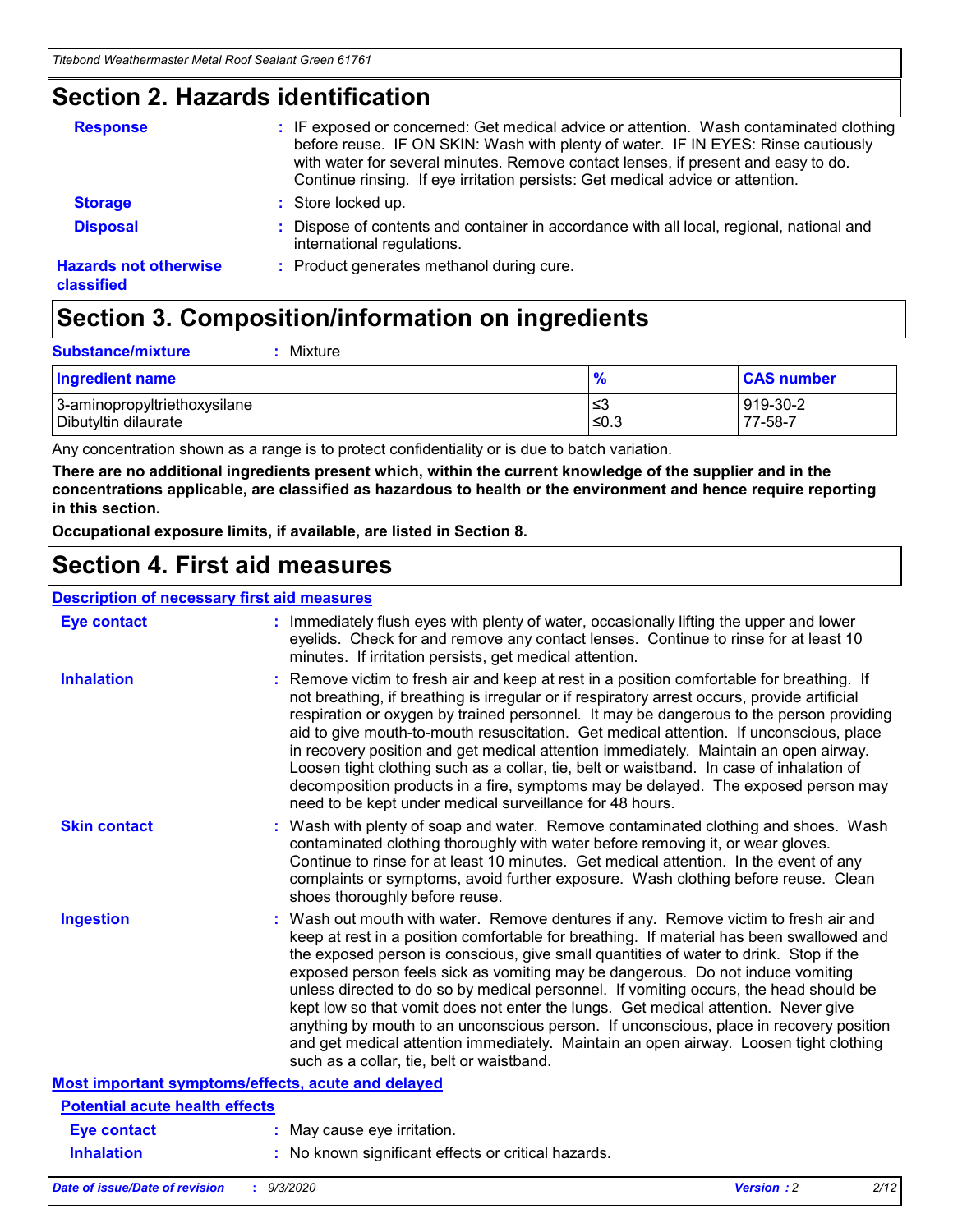| Tilebong Weathermaster Metal Roof Sealaht Green 61761 |                                                                                                                                                                                                                                                                                                                                                                                                               |
|-------------------------------------------------------|---------------------------------------------------------------------------------------------------------------------------------------------------------------------------------------------------------------------------------------------------------------------------------------------------------------------------------------------------------------------------------------------------------------|
| <b>Section 4. First aid measures</b>                  |                                                                                                                                                                                                                                                                                                                                                                                                               |
| <b>Skin contact</b>                                   | : May cause skin irritation.                                                                                                                                                                                                                                                                                                                                                                                  |
| <b>Ingestion</b>                                      | : No known significant effects or critical hazards.                                                                                                                                                                                                                                                                                                                                                           |
| <b>Over-exposure signs/symptoms</b>                   |                                                                                                                                                                                                                                                                                                                                                                                                               |
| <b>Eye contact</b>                                    | : Adverse symptoms may include the following:<br>irritation<br>watering<br>redness                                                                                                                                                                                                                                                                                                                            |
| <b>Inhalation</b>                                     | : Adverse symptoms may include the following:<br>reduced fetal weight<br>increase in fetal deaths<br>skeletal malformations                                                                                                                                                                                                                                                                                   |
| <b>Skin contact</b>                                   | : Adverse symptoms may include the following:<br>irritation<br>redness<br>reduced fetal weight<br>increase in fetal deaths<br>skeletal malformations                                                                                                                                                                                                                                                          |
| <b>Ingestion</b>                                      | : Adverse symptoms may include the following:<br>reduced fetal weight<br>increase in fetal deaths<br>skeletal malformations                                                                                                                                                                                                                                                                                   |
|                                                       | Indication of immediate medical attention and special treatment needed, if necessary                                                                                                                                                                                                                                                                                                                          |
| <b>Notes to physician</b>                             | : In case of inhalation of decomposition products in a fire, symptoms may be delayed.<br>The exposed person may need to be kept under medical surveillance for 48 hours.                                                                                                                                                                                                                                      |
| <b>Specific treatments</b>                            | : No specific treatment.                                                                                                                                                                                                                                                                                                                                                                                      |
| <b>Protection of first-aiders</b>                     | No action shall be taken involving any personal risk or without suitable training. If it is<br>suspected that fumes are still present, the rescuer should wear an appropriate mask or<br>self-contained breathing apparatus. It may be dangerous to the person providing aid to<br>give mouth-to-mouth resuscitation. Wash contaminated clothing thoroughly with water<br>before removing it, or wear gloves. |
| See toxicological information (Section 11)            |                                                                                                                                                                                                                                                                                                                                                                                                               |

# **Section 5. Fire-fighting measures**

| <b>Extinguishing media</b>                               |                                                                                                                                                                                                     |
|----------------------------------------------------------|-----------------------------------------------------------------------------------------------------------------------------------------------------------------------------------------------------|
| <b>Suitable extinguishing</b><br>media                   | : Use an extinguishing agent suitable for the surrounding fire.                                                                                                                                     |
| <b>Unsuitable extinguishing</b><br>media                 | : None known.                                                                                                                                                                                       |
| <b>Specific hazards arising</b><br>from the chemical     | : In a fire or if heated, a pressure increase will occur and the container may burst.                                                                                                               |
| <b>Hazardous thermal</b><br>decomposition products       | Decomposition products may include the following materials:<br>carbon dioxide<br>carbon monoxide<br>nitrogen oxides<br>metal oxide/oxides                                                           |
| <b>Special protective actions</b><br>for fire-fighters   | : Promptly isolate the scene by removing all persons from the vicinity of the incident if<br>there is a fire. No action shall be taken involving any personal risk or without suitable<br>training. |
| <b>Special protective</b><br>equipment for fire-fighters | Fire-fighters should wear appropriate protective equipment and self-contained breathing<br>apparatus (SCBA) with a full face-piece operated in positive pressure mode.                              |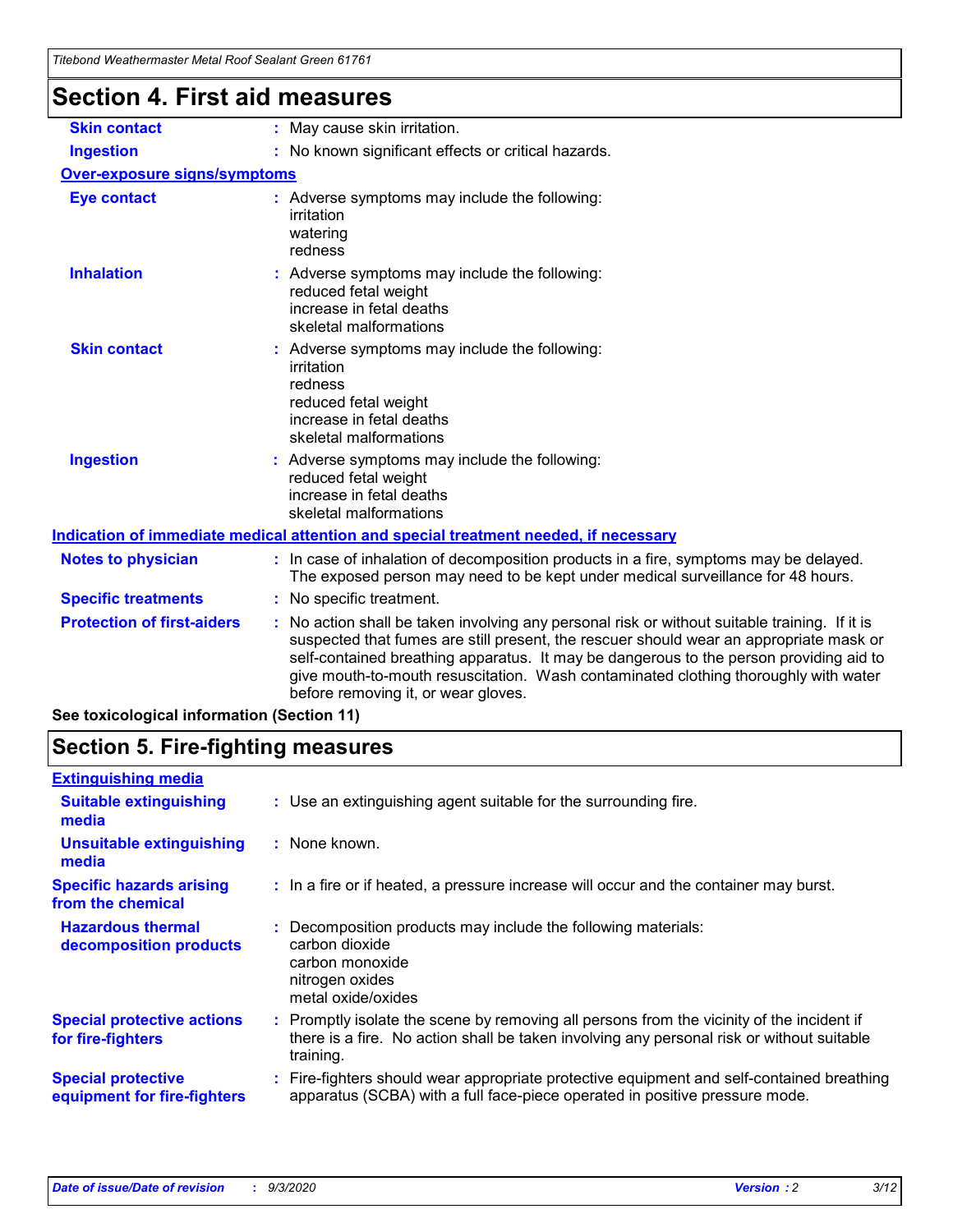### **Section 6. Accidental release measures**

|                                                       | Personal precautions, protective equipment and emergency procedures                                                                                                                                                                                                                                                                                                                                                                                                                                                                                                                                                                                                                                          |  |  |  |
|-------------------------------------------------------|--------------------------------------------------------------------------------------------------------------------------------------------------------------------------------------------------------------------------------------------------------------------------------------------------------------------------------------------------------------------------------------------------------------------------------------------------------------------------------------------------------------------------------------------------------------------------------------------------------------------------------------------------------------------------------------------------------------|--|--|--|
| For non-emergency<br>personnel                        | : No action shall be taken involving any personal risk or without suitable training.<br>Evacuate surrounding areas. Keep unnecessary and unprotected personnel from<br>entering. Do not touch or walk through spilled material. Avoid breathing vapor or mist.<br>Provide adequate ventilation. Wear appropriate respirator when ventilation is<br>inadequate. Put on appropriate personal protective equipment.                                                                                                                                                                                                                                                                                             |  |  |  |
| For emergency responders                              | : If specialized clothing is required to deal with the spillage, take note of any information in<br>Section 8 on suitable and unsuitable materials. See also the information in "For non-<br>emergency personnel".                                                                                                                                                                                                                                                                                                                                                                                                                                                                                           |  |  |  |
| <b>Environmental precautions</b>                      | : Avoid dispersal of spilled material and runoff and contact with soil, waterways, drains<br>and sewers. Inform the relevant authorities if the product has caused environmental<br>pollution (sewers, waterways, soil or air).                                                                                                                                                                                                                                                                                                                                                                                                                                                                              |  |  |  |
| Methods and materials for containment and cleaning up |                                                                                                                                                                                                                                                                                                                                                                                                                                                                                                                                                                                                                                                                                                              |  |  |  |
| <b>Small spill</b>                                    | : Stop leak if without risk. Move containers from spill area. Dilute with water and mop up<br>if water-soluble. Alternatively, or if water-insoluble, absorb with an inert dry material and<br>place in an appropriate waste disposal container. Dispose of via a licensed waste<br>disposal contractor.                                                                                                                                                                                                                                                                                                                                                                                                     |  |  |  |
| <b>Large spill</b>                                    | : Stop leak if without risk. Move containers from spill area. Approach release from<br>upwind. Prevent entry into sewers, water courses, basements or confined areas. Wash<br>spillages into an effluent treatment plant or proceed as follows. Contain and collect<br>spillage with non-combustible, absorbent material e.g. sand, earth, vermiculite or<br>diatomaceous earth and place in container for disposal according to local regulations<br>(see Section 13). Dispose of via a licensed waste disposal contractor. Contaminated<br>absorbent material may pose the same hazard as the spilled product. Note: see<br>Section 1 for emergency contact information and Section 13 for waste disposal. |  |  |  |

# **Section 7. Handling and storage**

### **Precautions for safe handling**

| <b>Protective measures</b>                                                       | : Put on appropriate personal protective equipment (see Section 8). Persons with a<br>history of skin sensitization problems should not be employed in any process in which<br>this product is used. Avoid exposure - obtain special instructions before use. Avoid<br>exposure during pregnancy. Do not handle until all safety precautions have been read<br>and understood. Do not get in eyes or on skin or clothing. Do not ingest. Avoid<br>breathing vapor or mist. If during normal use the material presents a respiratory hazard,<br>use only with adequate ventilation or wear appropriate respirator. Keep in the original<br>container or an approved alternative made from a compatible material, kept tightly<br>closed when not in use. Empty containers retain product residue and can be hazardous.<br>Do not reuse container. |
|----------------------------------------------------------------------------------|--------------------------------------------------------------------------------------------------------------------------------------------------------------------------------------------------------------------------------------------------------------------------------------------------------------------------------------------------------------------------------------------------------------------------------------------------------------------------------------------------------------------------------------------------------------------------------------------------------------------------------------------------------------------------------------------------------------------------------------------------------------------------------------------------------------------------------------------------|
| <b>Advice on general</b><br>occupational hygiene                                 | : Eating, drinking and smoking should be prohibited in areas where this material is<br>handled, stored and processed. Workers should wash hands and face before eating,<br>drinking and smoking. Remove contaminated clothing and protective equipment before<br>entering eating areas. See also Section 8 for additional information on hygiene<br>measures.                                                                                                                                                                                                                                                                                                                                                                                                                                                                                    |
| <b>Conditions for safe storage,</b><br>including any<br><b>incompatibilities</b> | Store between the following temperatures: 0 to $120^{\circ}$ C (32 to $248^{\circ}$ F). Store in<br>accordance with local regulations. Store in original container protected from direct<br>sunlight in a dry, cool and well-ventilated area, away from incompatible materials (see<br>Section 10) and food and drink. Store locked up. Keep container tightly closed and<br>sealed until ready for use. Containers that have been opened must be carefully<br>resealed and kept upright to prevent leakage. Do not store in unlabeled containers.<br>Use appropriate containment to avoid environmental contamination. See Section 10 for<br>incompatible materials before handling or use.                                                                                                                                                     |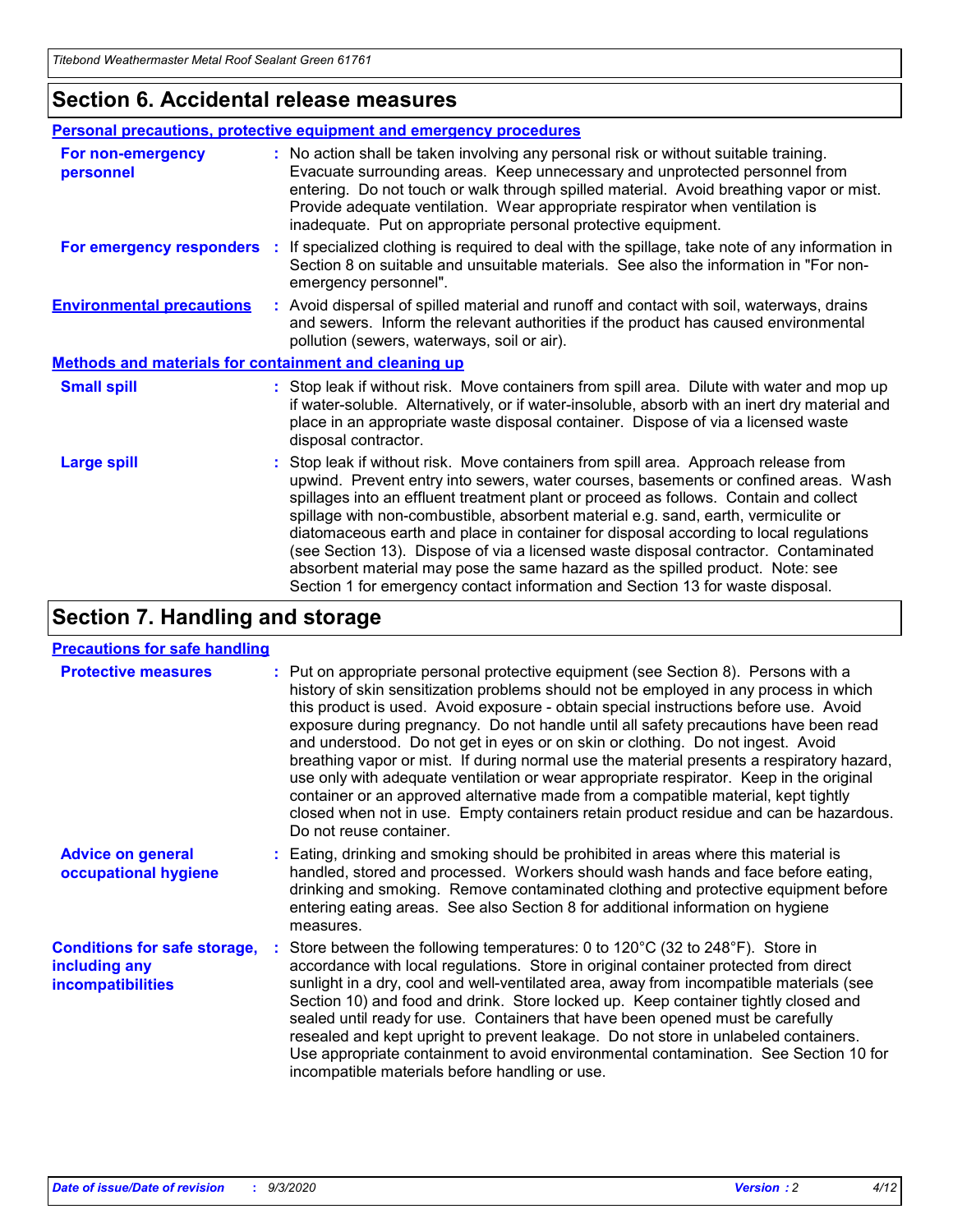# **Section 8. Exposure controls/personal protection**

### **Control parameters**

### **Occupational exposure limits**

| <b>Ingredient name</b>                               |    |                        | <b>Exposure limits</b>                                                                                                                                                                                                                                                                                                                                                                                                                                                                                                                                                                                                 |
|------------------------------------------------------|----|------------------------|------------------------------------------------------------------------------------------------------------------------------------------------------------------------------------------------------------------------------------------------------------------------------------------------------------------------------------------------------------------------------------------------------------------------------------------------------------------------------------------------------------------------------------------------------------------------------------------------------------------------|
| 3-aminopropyltriethoxysilane<br>Dibutyltin dilaurate |    |                        | None.<br>ACGIH TLV (United States, 3/2020). Absorbed through skin.<br>Notes: as Sn<br>TWA: $0.1 \text{ mg/m}^3$ , (as Sn) 8 hours.<br>STEL: 0.2 mg/m <sup>3</sup> , (as Sn) 15 minutes.<br>NIOSH REL (United States, 10/2016). Absorbed through skin.<br>Notes: as Sn<br>TWA: 0.1 mg/m <sup>3</sup> , (as Sn) 10 hours.<br>OSHA PEL (United States, 5/2018). Notes: as Sn<br>TWA: $0.1 \text{ mg/m}^3$ , (as Sn) 8 hours.<br>OSHA PEL 1989 (United States, 3/1989). Absorbed through skin.<br>Notes: measured as Sn<br>TWA: 0.1 mg/m <sup>3</sup> , (measured as Sn) 8 hours. Form: Organic                            |
| <b>Appropriate engineering</b><br>controls           |    |                        | : If user operations generate dust, fumes, gas, vapor or mist, use process enclosures,<br>local exhaust ventilation or other engineering controls to keep worker exposure to<br>airborne contaminants below any recommended or statutory limits.                                                                                                                                                                                                                                                                                                                                                                       |
| <b>Environmental exposure</b><br>controls            |    |                        | Emissions from ventilation or work process equipment should be checked to ensure<br>they comply with the requirements of environmental protection legislation. In some<br>cases, fume scrubbers, filters or engineering modifications to the process equipment<br>will be necessary to reduce emissions to acceptable levels.                                                                                                                                                                                                                                                                                          |
| <b>Individual protection measures</b>                |    |                        |                                                                                                                                                                                                                                                                                                                                                                                                                                                                                                                                                                                                                        |
| <b>Hygiene measures</b>                              |    |                        | : Wash hands, forearms and face thoroughly after handling chemical products, before<br>eating, smoking and using the lavatory and at the end of the working period.<br>Appropriate techniques should be used to remove potentially contaminated clothing.<br>Contaminated work clothing should not be allowed out of the workplace. Wash<br>contaminated clothing before reusing. Ensure that eyewash stations and safety<br>showers are close to the workstation location.                                                                                                                                            |
| <b>Eye/face protection</b>                           |    |                        | : Safety eyewear complying with an approved standard should be used when a risk<br>assessment indicates this is necessary to avoid exposure to liquid splashes, mists,<br>gases or dusts. If contact is possible, the following protection should be worn, unless<br>the assessment indicates a higher degree of protection: chemical splash goggles.                                                                                                                                                                                                                                                                  |
| <b>Skin protection</b>                               |    |                        |                                                                                                                                                                                                                                                                                                                                                                                                                                                                                                                                                                                                                        |
| <b>Hand protection</b>                               |    |                        | : Chemical-resistant, impervious gloves complying with an approved standard should be<br>worn at all times when handling chemical products if a risk assessment indicates this is<br>necessary. Considering the parameters specified by the glove manufacturer, check<br>during use that the gloves are still retaining their protective properties. It should be<br>noted that the time to breakthrough for any glove material may be different for different<br>glove manufacturers. In the case of mixtures, consisting of several substances, the<br>protection time of the gloves cannot be accurately estimated. |
| <b>Body protection</b>                               |    | handling this product. | Personal protective equipment for the body should be selected based on the task being<br>performed and the risks involved and should be approved by a specialist before                                                                                                                                                                                                                                                                                                                                                                                                                                                |
| <b>Other skin protection</b>                         |    |                        | : Appropriate footwear and any additional skin protection measures should be selected<br>based on the task being performed and the risks involved and should be approved by a<br>specialist before handling this product.                                                                                                                                                                                                                                                                                                                                                                                              |
| <b>Respiratory protection</b>                        | ÷. | aspects of use.        | Based on the hazard and potential for exposure, select a respirator that meets the<br>appropriate standard or certification. Respirators must be used according to a<br>respiratory protection program to ensure proper fitting, training, and other important                                                                                                                                                                                                                                                                                                                                                         |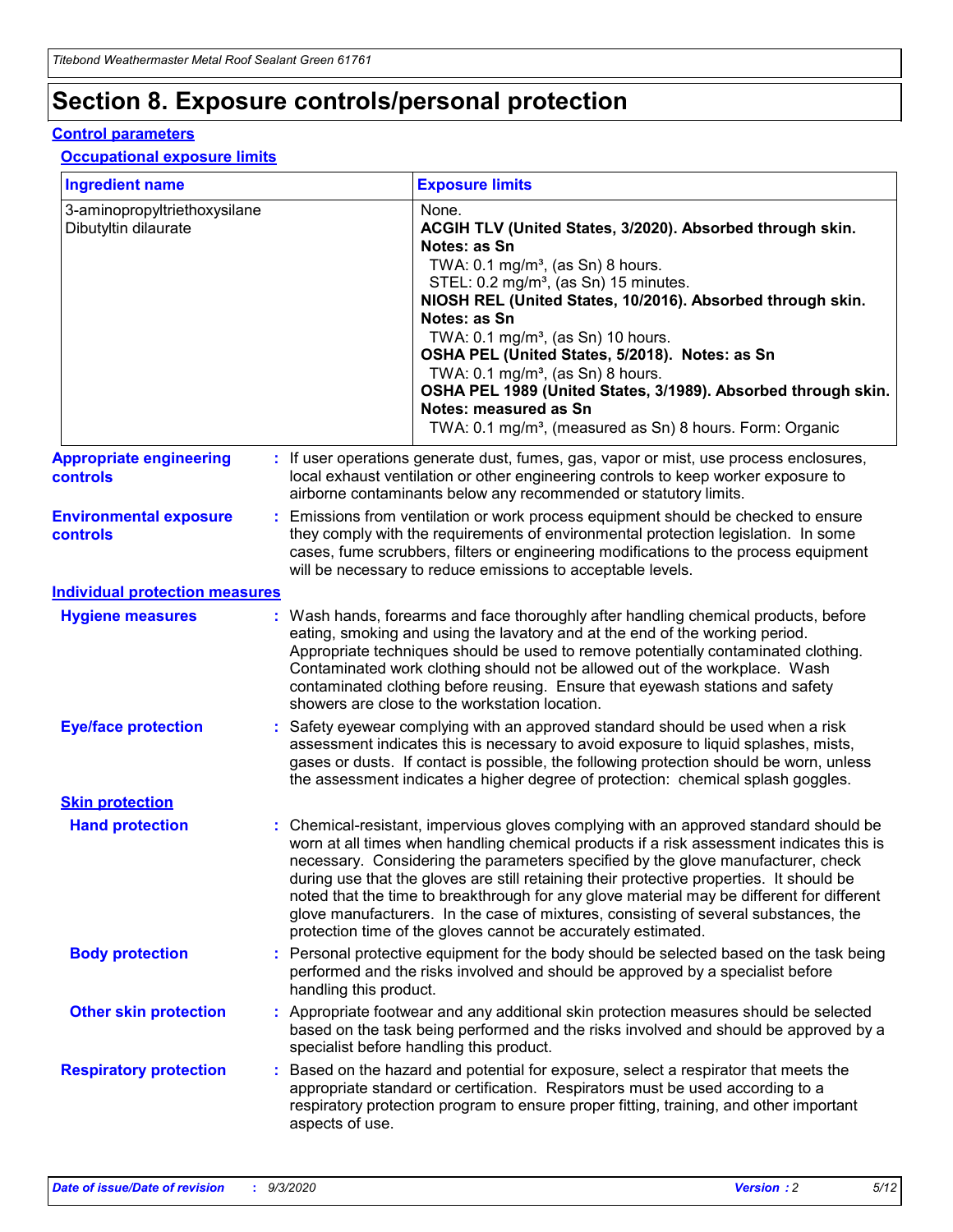### **Section 9. Physical and chemical properties**

### **Appearance**

| <b>Physical state</b>                             |    | : Liquid. [Paste.]                                              |
|---------------------------------------------------|----|-----------------------------------------------------------------|
| <b>Color</b>                                      |    | Green.                                                          |
| Odor                                              |    | Characteristic.                                                 |
| <b>Odor threshold</b>                             |    | Not available.                                                  |
| рH                                                |    | Not applicable.                                                 |
| <b>Melting point</b>                              |    | Not available.                                                  |
| <b>Boiling point</b>                              |    | : $>200^{\circ}$ C ( $>392^{\circ}$ F)                          |
| <b>Flash point</b>                                |    | Closed cup: >200°C (>392°F) [Setaflash.]                        |
| <b>Evaporation rate</b>                           |    | $:$ >1 (butyl acetate = 1)                                      |
| <b>Flammability (solid, gas)</b>                  |    | : Not available.                                                |
| Lower and upper explosive<br>(flammable) limits   |    | : Not available.                                                |
| <b>VOC (less water, less</b><br>exempt solvents)  |    | : 0 g/l                                                         |
| <b>Volatility</b>                                 |    | $: 0\%$ (w/w)                                                   |
| <b>Vapor density</b>                              |    | Not available.                                                  |
| <b>Relative density</b>                           | ÷. | $\sqrt{1/432}$                                                  |
| <b>Solubility</b>                                 |    | Insoluble in the following materials: cold water and hot water. |
| <b>Solubility in water</b>                        |    | Not available.                                                  |
| <b>Partition coefficient: n-</b><br>octanol/water |    | : Not available.                                                |
| <b>Auto-ignition temperature</b>                  |    | $:$ Not available.                                              |
| <b>Decomposition temperature</b>                  |    | : Not available.                                                |
| <b>Viscosity</b>                                  |    | $:$ Not available.                                              |

# **Section 10. Stability and reactivity**

| <b>Reactivity</b>                            |    | : No specific test data related to reactivity available for this product or its ingredients.            |
|----------------------------------------------|----|---------------------------------------------------------------------------------------------------------|
| <b>Chemical stability</b>                    |    | : The product is stable.                                                                                |
| <b>Possibility of hazardous</b><br>reactions |    | : Under normal conditions of storage and use, hazardous reactions will not occur.                       |
| <b>Conditions to avoid</b>                   |    | : No specific data.                                                                                     |
| <b>Incompatible materials</b>                | ٠. | No specific data.                                                                                       |
| <b>Hazardous decomposition</b><br>products   | ÷. | Under normal conditions of storage and use, hazardous decomposition products should<br>not be produced. |

# **Section 11. Toxicological information**

### **Information on toxicological effects**

### **Acute toxicity**

| <b>Product/ingredient name</b> | <b>Result</b>           | <b>Species</b> | <b>Dose</b>                | <b>Exposure</b> |
|--------------------------------|-------------------------|----------------|----------------------------|-----------------|
| 3-aminopropyltriethoxysilane   | <b>ILD50 Dermal</b>     | Rabbit         | 4.29 g/kg                  |                 |
| Dibutyltin dilaurate           | ILD50 Oral<br>LD50 Oral | Rat<br>Rat     | $1.57$ g/kg<br>175 $mg/kg$ |                 |
|                                |                         |                |                            |                 |

**Irritation/Corrosion**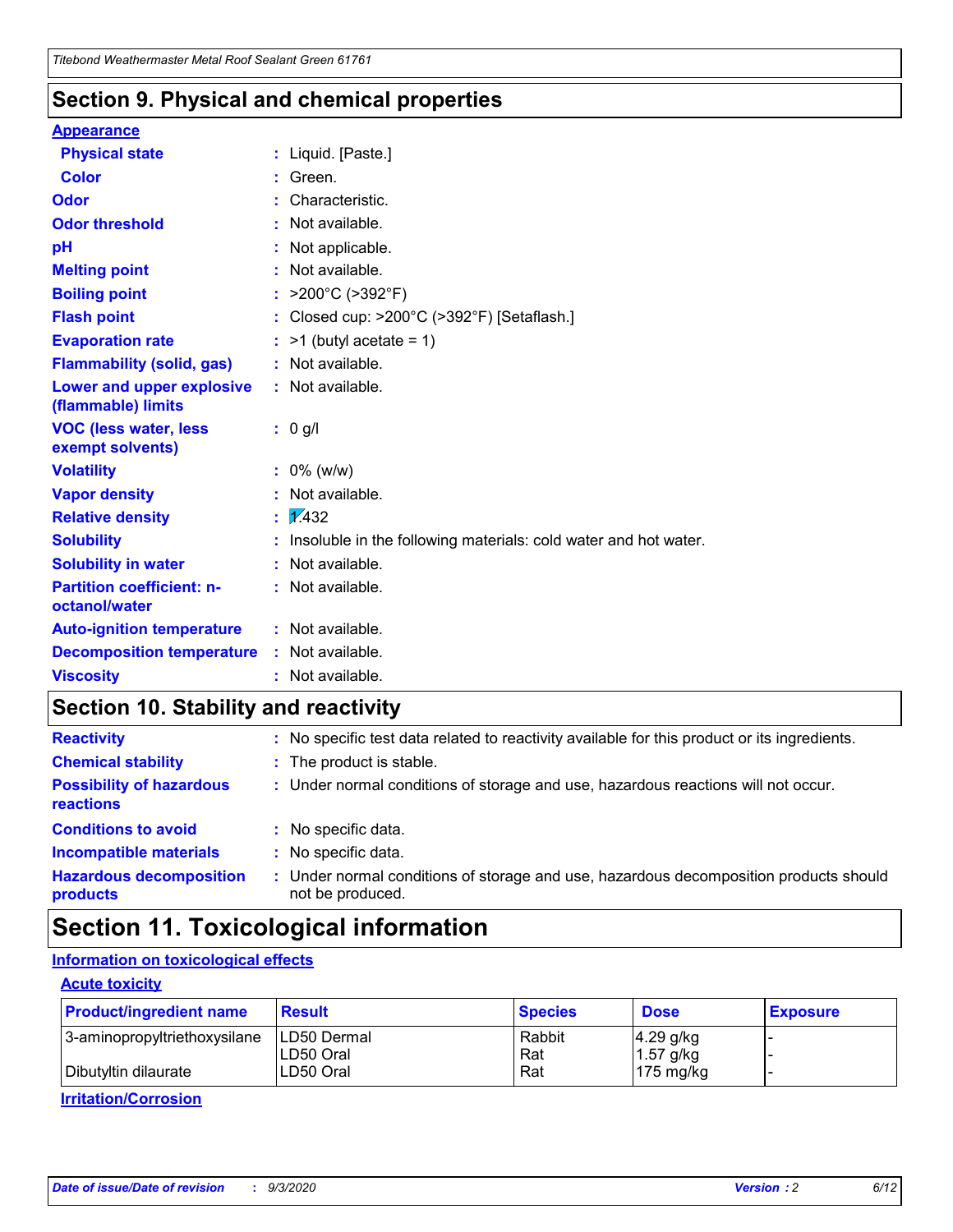# **Section 11. Toxicological information**

| <b>Product/ingredient name</b> | <b>Result</b>            | <b>Species</b> | <b>Score</b> | <b>Exposure</b>    | <b>Observation</b> |
|--------------------------------|--------------------------|----------------|--------------|--------------------|--------------------|
| 3-aminopropyltriethoxysilane   | Eyes - Mild irritant     | Rabbit         |              | $100$ mg           |                    |
|                                | Eyes - Severe irritant   | Rabbit         |              | 24 hours 750       |                    |
|                                |                          |                |              | ug                 |                    |
|                                | Skin - Severe irritant   | Rabbit         |              | 24 hours 5         | -                  |
| Dibutyltin dilaurate           | Eyes - Moderate irritant | Rabbit         |              | mg<br>24 hours 100 |                    |
|                                |                          |                |              | mg                 |                    |
|                                | Skin - Severe irritant   | Rabbit         |              | 500 mg             | -                  |

### **Sensitization**

Not available.

### **Mutagenicity**

Not available.

### **Carcinogenicity**

Not available.

### **Reproductive toxicity**

Not available.

### **Teratogenicity**

Not available.

### **Specific target organ toxicity (single exposure)**

Not available.

### **Specific target organ toxicity (repeated exposure)**

| <b>Name</b>                                                                  |                                                                                                                             | <b>Category</b>                                     | <b>Route of</b><br>exposure | <b>Target organs</b> |  |  |
|------------------------------------------------------------------------------|-----------------------------------------------------------------------------------------------------------------------------|-----------------------------------------------------|-----------------------------|----------------------|--|--|
| Dibutyltin dilaurate                                                         |                                                                                                                             | Category 1                                          |                             | respiratory system   |  |  |
| <b>Aspiration hazard</b><br>Not available.                                   |                                                                                                                             |                                                     |                             |                      |  |  |
| <b>Information on the likely</b><br>routes of exposure                       | : Not available.                                                                                                            |                                                     |                             |                      |  |  |
| <b>Potential acute health effects</b>                                        |                                                                                                                             |                                                     |                             |                      |  |  |
| <b>Eye contact</b>                                                           | : May cause eye irritation.                                                                                                 |                                                     |                             |                      |  |  |
| <b>Inhalation</b>                                                            |                                                                                                                             | : No known significant effects or critical hazards. |                             |                      |  |  |
| <b>Skin contact</b>                                                          |                                                                                                                             | : May cause skin irritation.                        |                             |                      |  |  |
| <b>Ingestion</b>                                                             |                                                                                                                             | : No known significant effects or critical hazards. |                             |                      |  |  |
| Symptoms related to the physical, chemical and toxicological characteristics |                                                                                                                             |                                                     |                             |                      |  |  |
| <b>Eye contact</b>                                                           | : Adverse symptoms may include the following:<br>irritation<br>watering<br>redness                                          |                                                     |                             |                      |  |  |
| <b>Inhalation</b>                                                            | : Adverse symptoms may include the following:<br>reduced fetal weight<br>increase in fetal deaths<br>skeletal malformations |                                                     |                             |                      |  |  |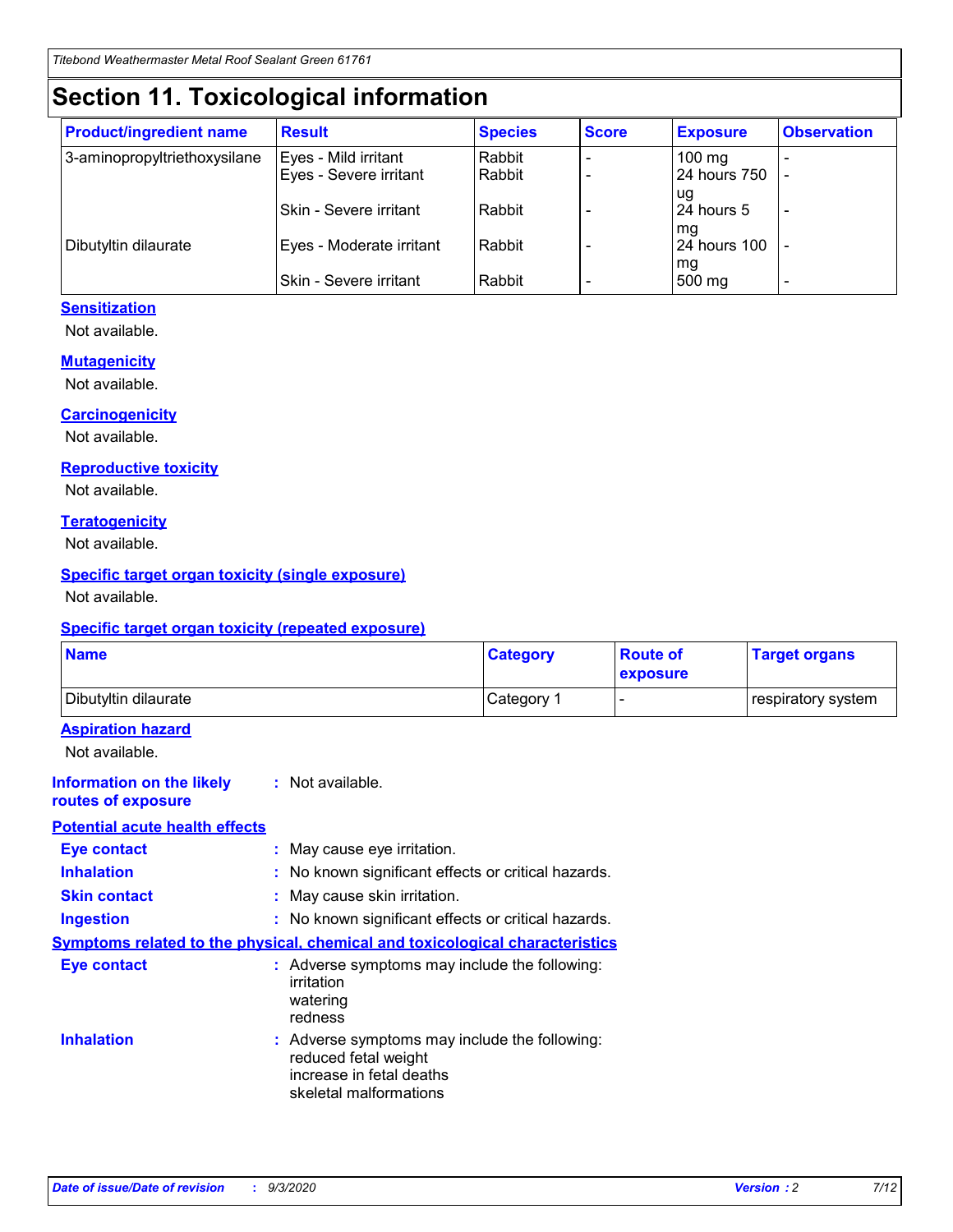*Titebond Weathermaster Metal Roof Sealant Green 61761*

# **Section 11. Toxicological information**

| <b>Skin contact</b>                     | irritation<br>redness<br>reduced fetal weight<br>increase in fetal deaths<br>skeletal malformations | : Adverse symptoms may include the following:                                            |
|-----------------------------------------|-----------------------------------------------------------------------------------------------------|------------------------------------------------------------------------------------------|
| <b>Ingestion</b>                        | reduced fetal weight<br>increase in fetal deaths<br>skeletal malformations                          | : Adverse symptoms may include the following:                                            |
|                                         |                                                                                                     | Delayed and immediate effects and also chronic effects from short and long term exposure |
| <b>Short term exposure</b>              |                                                                                                     |                                                                                          |
| <b>Potential immediate</b><br>effects   | : Not available.                                                                                    |                                                                                          |
| <b>Potential delayed effects</b>        | : Not available.                                                                                    |                                                                                          |
| <b>Long term exposure</b>               |                                                                                                     |                                                                                          |
| <b>Potential immediate</b><br>effects   | : Not available.                                                                                    |                                                                                          |
| <b>Potential delayed effects</b>        | : Not available.                                                                                    |                                                                                          |
| <b>Potential chronic health effects</b> |                                                                                                     |                                                                                          |
| Not available.                          |                                                                                                     |                                                                                          |
| <b>General</b>                          | very low levels.                                                                                    | : Once sensitized, a severe allergic reaction may occur when subsequently exposed to     |
| <b>Carcinogenicity</b>                  |                                                                                                     | : No known significant effects or critical hazards.                                      |
| <b>Mutagenicity</b>                     |                                                                                                     | No known significant effects or critical hazards.                                        |
| <b>Teratogenicity</b>                   |                                                                                                     | May damage the unborn child.                                                             |
| <b>Developmental effects</b>            |                                                                                                     | : No known significant effects or critical hazards.                                      |
| <b>Fertility effects</b>                | May damage fertility.                                                                               |                                                                                          |
| <b>Numerical measures of toxicity</b>   |                                                                                                     |                                                                                          |
| <b>Acute toxicity estimates</b>         |                                                                                                     |                                                                                          |
| Not available.                          |                                                                                                     |                                                                                          |

# **Section 12. Ecological information**

### **Toxicity**

| <b>Product/ingredient name</b> | <b>Result</b>                                       | <b>Species</b>               | <b>Exposure</b>       |
|--------------------------------|-----------------------------------------------------|------------------------------|-----------------------|
| Dibutyltin dilaurate           | $ IC50>3$ mg/l<br>Chronic EC10 > 2 mg/l Fresh water | Algae<br>Algae - Desmodesmus | 72 hours<br>196 hours |
|                                |                                                     | subspicatus                  |                       |

### **Persistence and degradability**

| <b>Product/ingredient name</b> | <b>Test</b>                                                                    | <b>Result</b>  |                   | <b>Dose</b> | <b>Inoculum</b>         |
|--------------------------------|--------------------------------------------------------------------------------|----------------|-------------------|-------------|-------------------------|
| Dibutyltin dilaurate           | OECD 301F<br>Ready<br>Biodegradability -<br>Manometric<br>Respirometry<br>Test | 23 % - 28 days |                   |             |                         |
| <b>Product/ingredient name</b> | <b>Aquatic half-life</b>                                                       |                | <b>Photolysis</b> |             | <b>Biodegradability</b> |
| Dibutyltin dilaurate           |                                                                                |                |                   |             | <b>Inherent</b>         |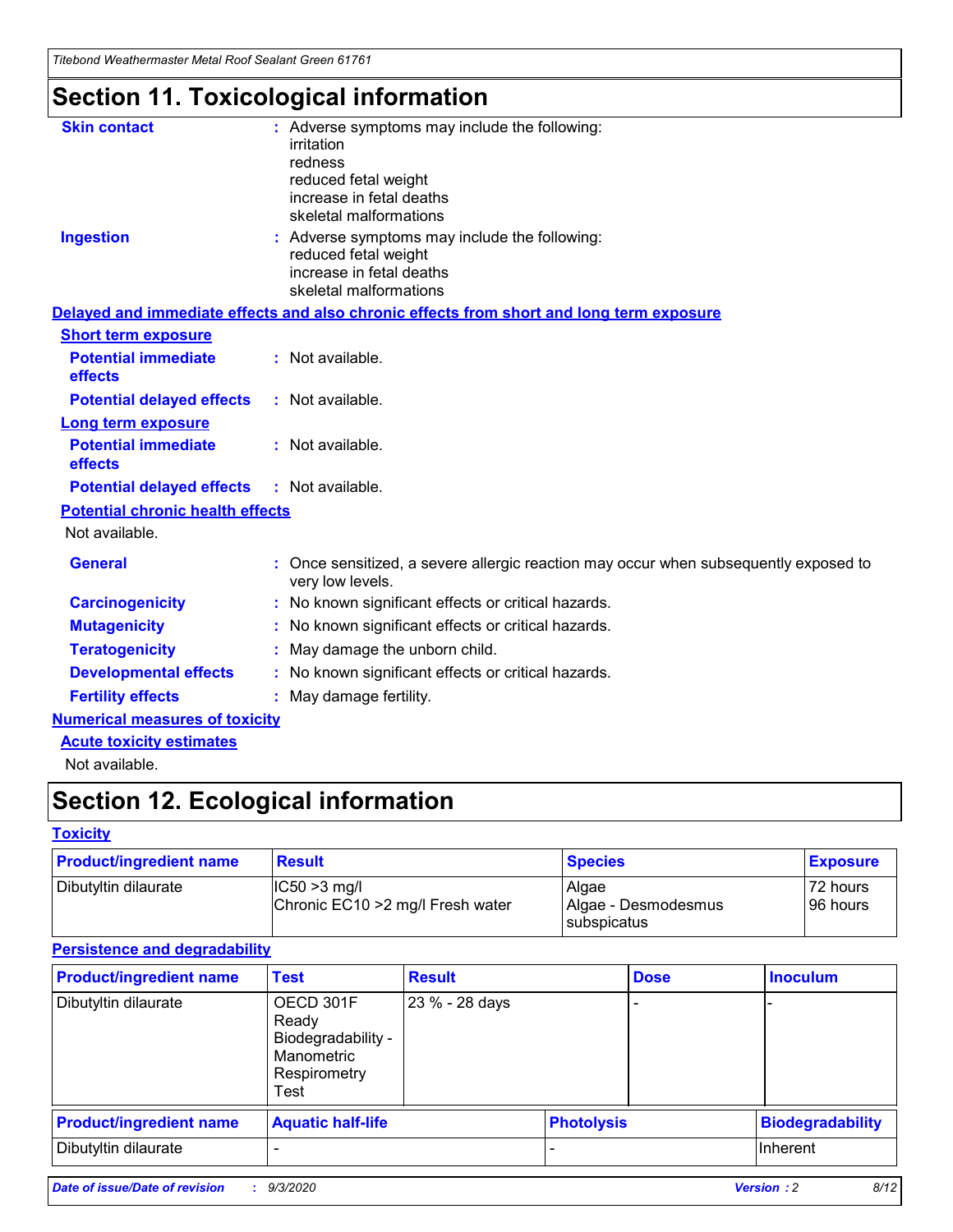# **Section 12. Ecological information**

#### **Bioaccumulative potential**

| <b>Product/ingredient name</b> | $LoaPow$ | <b>BCF</b> | <b>Potential</b> |
|--------------------------------|----------|------------|------------------|
| 3-aminopropyltriethoxysilane   | 1.7      | 3.4        | low              |
| Dibutyltin dilaurate           | 4.44     | 2.91       | low              |

### **Mobility in soil**

| <b>INIUDIIILY III SUII</b>                              |                                                     |
|---------------------------------------------------------|-----------------------------------------------------|
| <b>Soil/water partition</b><br><b>coefficient (Koc)</b> | : Not available.                                    |
| <b>Other adverse effects</b>                            | : No known significant effects or critical hazards. |

### **Section 13. Disposal considerations**

**Disposal methods :**

The generation of waste should be avoided or minimized wherever possible. Disposal of this product, solutions and any by-products should at all times comply with the requirements of environmental protection and waste disposal legislation and any regional local authority requirements. Dispose of surplus and non-recyclable products via a licensed waste disposal contractor. Waste should not be disposed of untreated to the sewer unless fully compliant with the requirements of all authorities with jurisdiction. Waste packaging should be recycled. Incineration or landfill should only be considered when recycling is not feasible. This material and its container must be disposed of in a safe way. Care should be taken when handling emptied containers that have not been cleaned or rinsed out. Empty containers or liners may retain some product residues. Avoid dispersal of spilled material and runoff and contact with soil, waterways, drains and sewers.

# **Section 14. Transport information**

|                                      | <b>DOT</b><br><b>Classification</b> | <b>TDG</b><br><b>Classification</b> | <b>Mexico</b><br><b>Classification</b> | <b>ADR/RID</b>           | <b>IMDG</b>              | <b>IATA</b>    |
|--------------------------------------|-------------------------------------|-------------------------------------|----------------------------------------|--------------------------|--------------------------|----------------|
| <b>UN number</b>                     | Not regulated.                      | Not regulated.                      | Not regulated.                         | Not regulated.           | Not regulated.           | Not regulated. |
| <b>UN proper</b><br>shipping name    |                                     |                                     |                                        |                          |                          |                |
| <b>Transport</b><br>hazard class(es) |                                     | $\overline{\phantom{0}}$            | $\qquad \qquad \blacksquare$           | $\overline{\phantom{0}}$ | $\overline{\phantom{0}}$ |                |
| <b>Packing group</b>                 |                                     |                                     |                                        |                          |                          |                |
| <b>Environmental</b><br>hazards      | No.                                 | No.                                 | No.                                    | No.                      | No.                      | No.            |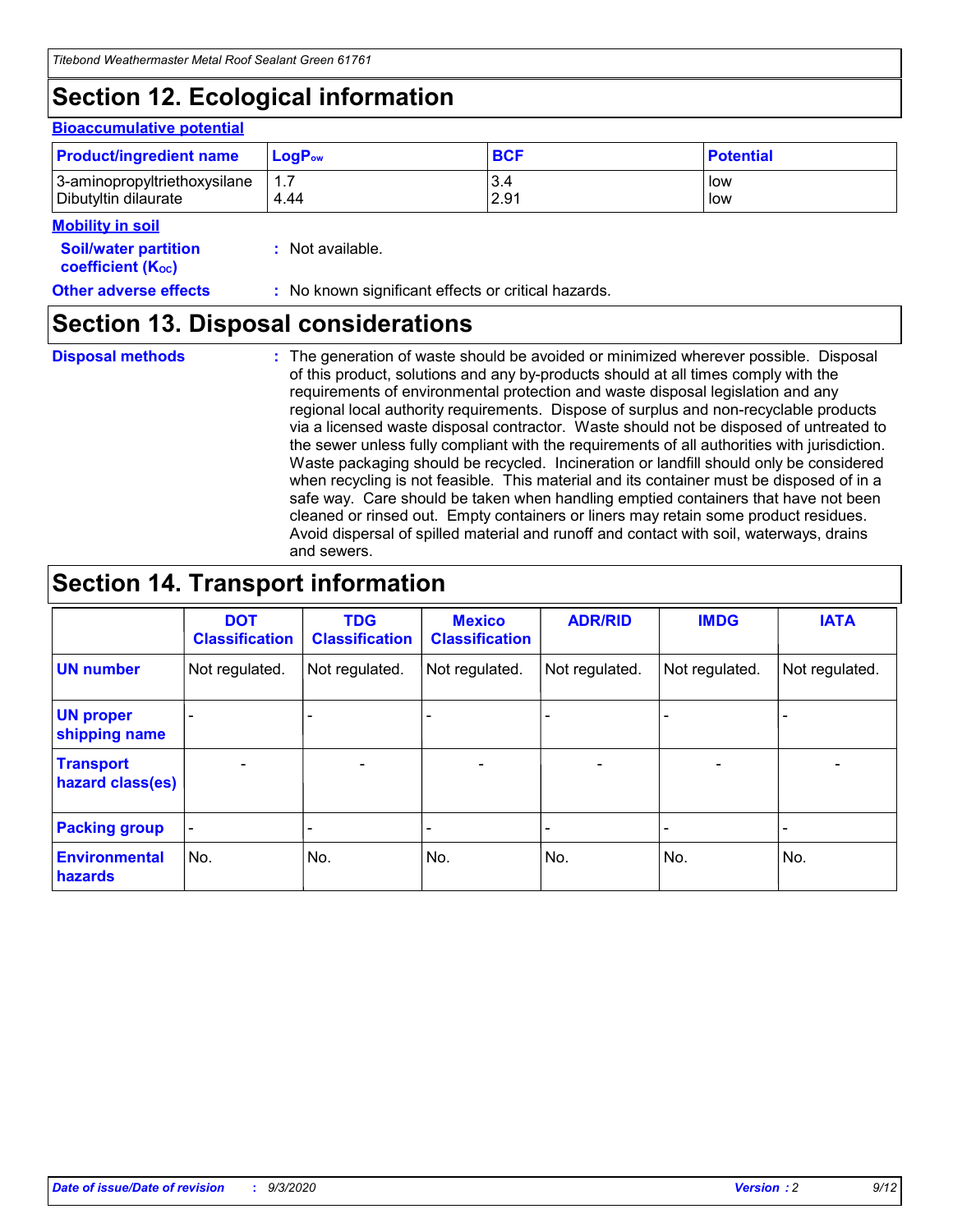# **Section 15. Regulatory information**

### **U.S. Federal regulations**

### **SARA 302/304**

### **Composition/information on ingredients**

No products were found.

| SARA 304 RQ | Not applicable. |
|-------------|-----------------|
|-------------|-----------------|

#### **SARA 311/312**

**Classification :** EYE IRRITATION - Category 2B SKIN SENSITIZATION - Category 1 TOXIC TO REPRODUCTION - Category 1B HNOC - Product generates methanol during cure.

### **Composition/information on ingredients**

| <b>Name</b>                  | $\frac{9}{6}$ | <b>Classification</b>                                                                                                                                                                                                                                                                                      |
|------------------------------|---------------|------------------------------------------------------------------------------------------------------------------------------------------------------------------------------------------------------------------------------------------------------------------------------------------------------------|
| 3-aminopropyltriethoxysilane | $\leq$ 3      | <b>FLAMMABLE LIQUIDS - Category 4</b><br><b>ACUTE TOXICITY (oral) - Category 4</b><br><b>SKIN IRRITATION - Category 2</b><br>EYE IRRITATION - Category 2A                                                                                                                                                  |
| Dibutyltin dilaurate         | ≤0.3          | <b>ACUTE TOXICITY (oral) - Category 3</b><br>SKIN CORROSION - Category 1C<br>SERIOUS EYE DAMAGE - Category 1<br>SKIN SENSITIZATION - Category 1<br><b>GERM CELL MUTAGENICITY - Category 2</b><br>TOXIC TO REPRODUCTION - Category 1B<br>SPECIFIC TARGET ORGAN TOXICITY (REPEATED<br>EXPOSURE) - Category 1 |

### **State regulations**

**Massachusetts :**

: None of the components are listed.

**New York :** None of the components are listed. **New Jersey :** None of the components are listed.

**Pennsylvania :** None of the components are listed.

### **California Prop. 65**

WARNING: This product can expose you to methanol, which is known to the State of California to cause birth defects or other reproductive harm. For more information go to www.P65Warnings.ca.gov.

| Ingredient name | No significant risk Maximum<br>level | acceptable dosage<br><b>level</b> |
|-----------------|--------------------------------------|-----------------------------------|
| I methanol      |                                      | Yes.                              |

### **International regulations**

**Chemical Weapon Convention List Schedules I, II & III Chemicals** Not listed.

### **Montreal Protocol**

Not listed.

**Stockholm Convention on Persistent Organic Pollutants**

Not listed.

### **UNECE Aarhus Protocol on POPs and Heavy Metals** Not listed.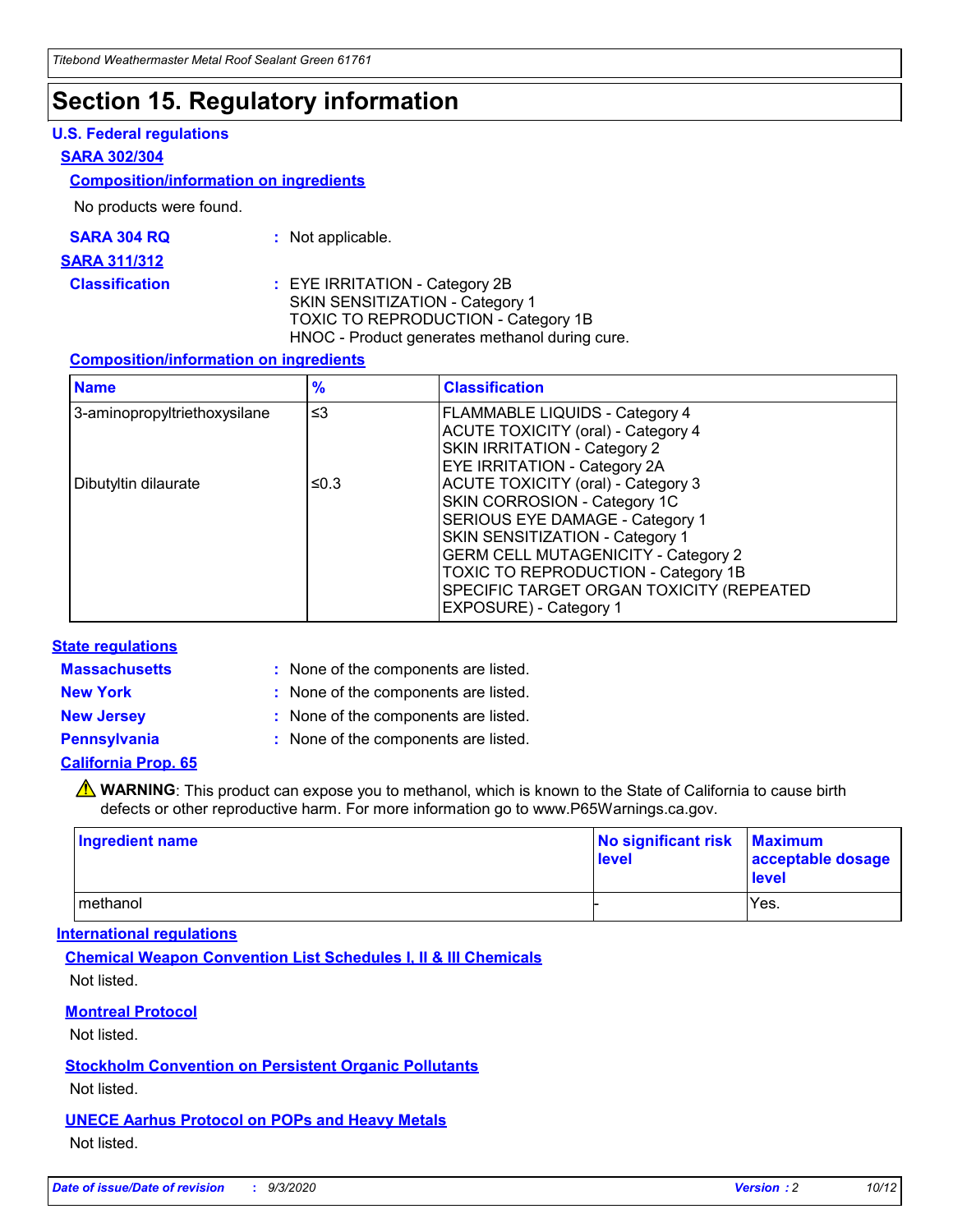# **Section 15. Regulatory information**

### **Inventory list**

- 
- **China :** Not determined.

**United States TSCA 8(b) inventory**

**:** All components are active or exempted.

# **Section 16. Other information**

**Hazardous Material Information System (U.S.A.)**



**Caution: HMIS® ratings are based on a 0-4 rating scale, with 0 representing minimal hazards or risks, and 4 representing significant hazards or risks. Although HMIS® ratings and the associated label are not required on SDSs or products leaving a facility under 29 CFR 1910.1200, the preparer may choose to provide them. HMIS® ratings are to be used with a fully implemented HMIS® program. HMIS® is a registered trademark and service mark of the American Coatings Association, Inc.**

**The customer is responsible for determining the PPE code for this material. For more information on HMIS® Personal Protective Equipment (PPE) codes, consult the HMIS® Implementation Manual.**

**National Fire Protection Association (U.S.A.)**



**Reprinted with permission from NFPA 704-2001, Identification of the Hazards of Materials for Emergency Response Copyright ©1997, National Fire Protection Association, Quincy, MA 02269. This reprinted material is not the complete and official position of the National Fire Protection Association, on the referenced subject which is represented only by the standard in its entirety.**

**Copyright ©2001, National Fire Protection Association, Quincy, MA 02269. This warning system is intended to be interpreted and applied only by properly trained individuals to identify fire, health and reactivity hazards of chemicals. The user is referred to certain limited number of chemicals with recommended classifications in NFPA 49 and NFPA 325, which would be used as a guideline only. Whether the chemicals are classified by NFPA or not, anyone using the 704 systems to classify chemicals does so at their own risk.**

### **Procedure used to derive the classification**

| <b>Classification</b>                                                                                         | <b>Justification</b>                                  |
|---------------------------------------------------------------------------------------------------------------|-------------------------------------------------------|
| <b>EYE IRRITATION - Category 2B</b><br>SKIN SENSITIZATION - Category 1<br>TOXIC TO REPRODUCTION - Category 1B | Expert judgment<br>Expert judgment<br>Expert judgment |
| <b>History</b>                                                                                                |                                                       |

| .                                 |             |
|-----------------------------------|-------------|
| <b>Date of printing</b>           | : 4/22/2022 |
| Date of issue/Date of<br>revision | : 9/3/2020  |
| Date of previous issue            | : 9/3/2020  |
| <b>Version</b>                    | $\cdot$ 2   |
|                                   |             |